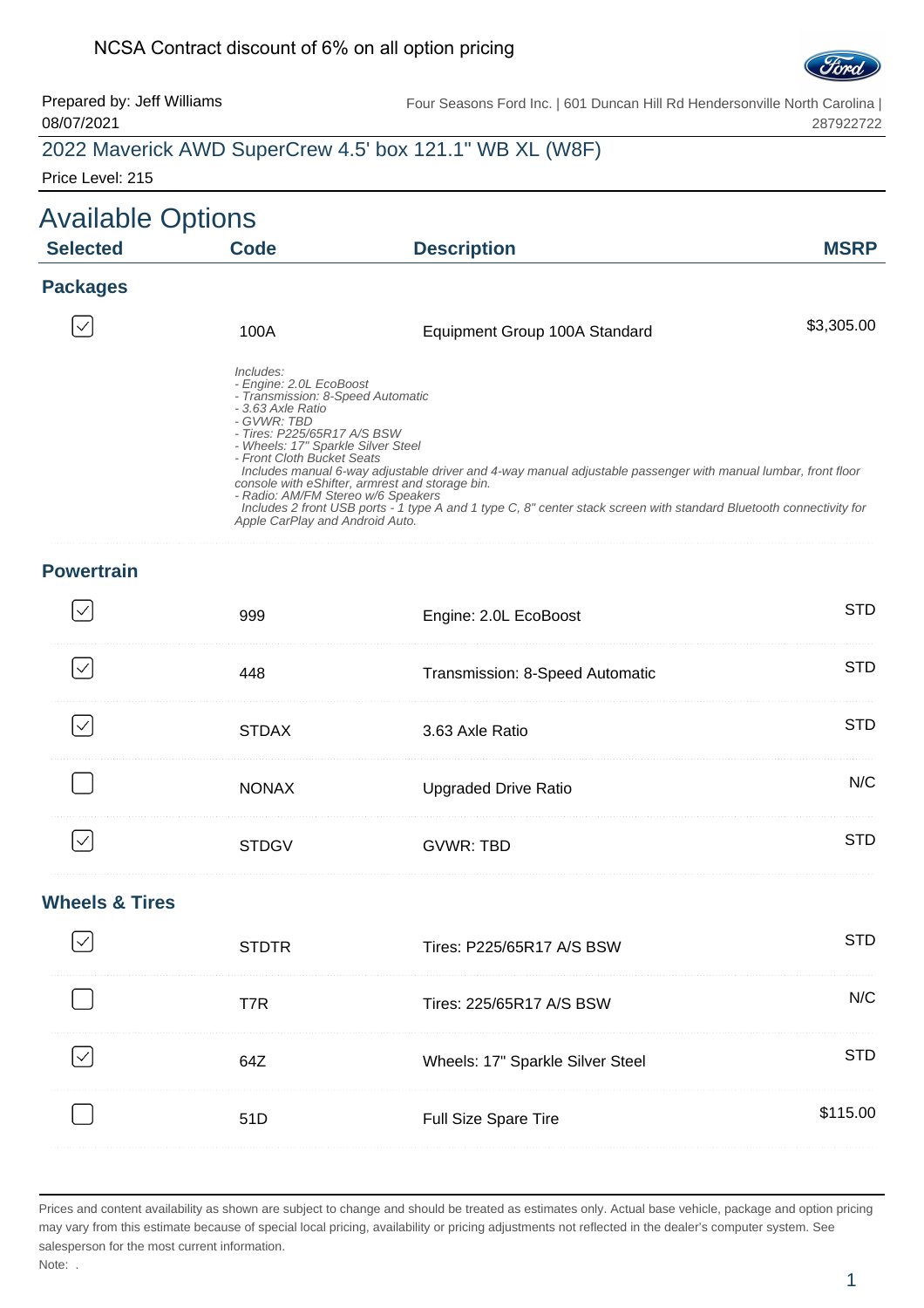

Prepared by: Jeff Williams 08/07/2021

Four Seasons Ford Inc. | 601 Duncan Hill Rd Hendersonville North Carolina | 287922722

## 2022 Maverick AWD SuperCrew 4.5' box 121.1" WB XL (W8F)

Price Level: 215

| <b>Selected</b>              | <b>Code</b>                                                                                                                                                                                                                                                                | <b>Description</b>                                                                                                                               | <b>MSRP</b> |
|------------------------------|----------------------------------------------------------------------------------------------------------------------------------------------------------------------------------------------------------------------------------------------------------------------------|--------------------------------------------------------------------------------------------------------------------------------------------------|-------------|
| <b>Seats &amp; Seat Trim</b> |                                                                                                                                                                                                                                                                            |                                                                                                                                                  |             |
|                              | 9<br>console with eShifter, armrest and storage bin.                                                                                                                                                                                                                       | <b>Front Cloth Bucket Seats</b><br>Includes manual 6-way adjustable driver and 4-way manual adjustable passenger with manual lumbar, front floor | <b>STD</b>  |
| <b>Other Options</b>         |                                                                                                                                                                                                                                                                            |                                                                                                                                                  |             |
|                              | 121WB                                                                                                                                                                                                                                                                      | 121" Wheelbase                                                                                                                                   | <b>STD</b>  |
| $\checkmark$                 | <b>PAINT</b>                                                                                                                                                                                                                                                               | Monotone Paint Application                                                                                                                       | <b>STD</b>  |
|                              | <b>STD</b><br><b>STDRD</b><br>Radio: AM/FM Stereo w/6 Speakers<br>Includes 2 front USB ports - 1 type A and 1 type C, 8" center stack screen with standard Bluetooth connectivity for<br>Apple CarPlay and Android Auto.                                                   |                                                                                                                                                  |             |
|                              | \$745.00<br>53Q<br>4K Tow Package<br>Late availability.<br>Includes:<br>- Tires: 225/65R17 A/S BSW<br>- Trailer Hitch Receiver<br>Includes 7-pin connector.<br>- Transmission Oil Cooler<br>- Higher Capacity Radiator<br>- Upgraded Cooling Fan<br>- Upgraded Drive Ratio |                                                                                                                                                  |             |
|                              | 86B<br>Includes:<br>- BLIS w/Cross-Traffic Alert<br>- Manual-Folding Power Glass Sideview Mirrors<br>- Full-Size Spare<br>- Lane-Keeping System                                                                                                                            | Ford Co-Pilot360<br>Includes lane-keeping aid, Lane-Keeping Alert and Driver Alert System.                                                       | \$540.00    |
|                              | 47K<br>Includes 1 location (cab only).                                                                                                                                                                                                                                     | 400W Inverter                                                                                                                                    | \$150.00    |
|                              | 50B                                                                                                                                                                                                                                                                        | <b>Bed Extender</b>                                                                                                                              | \$370.00    |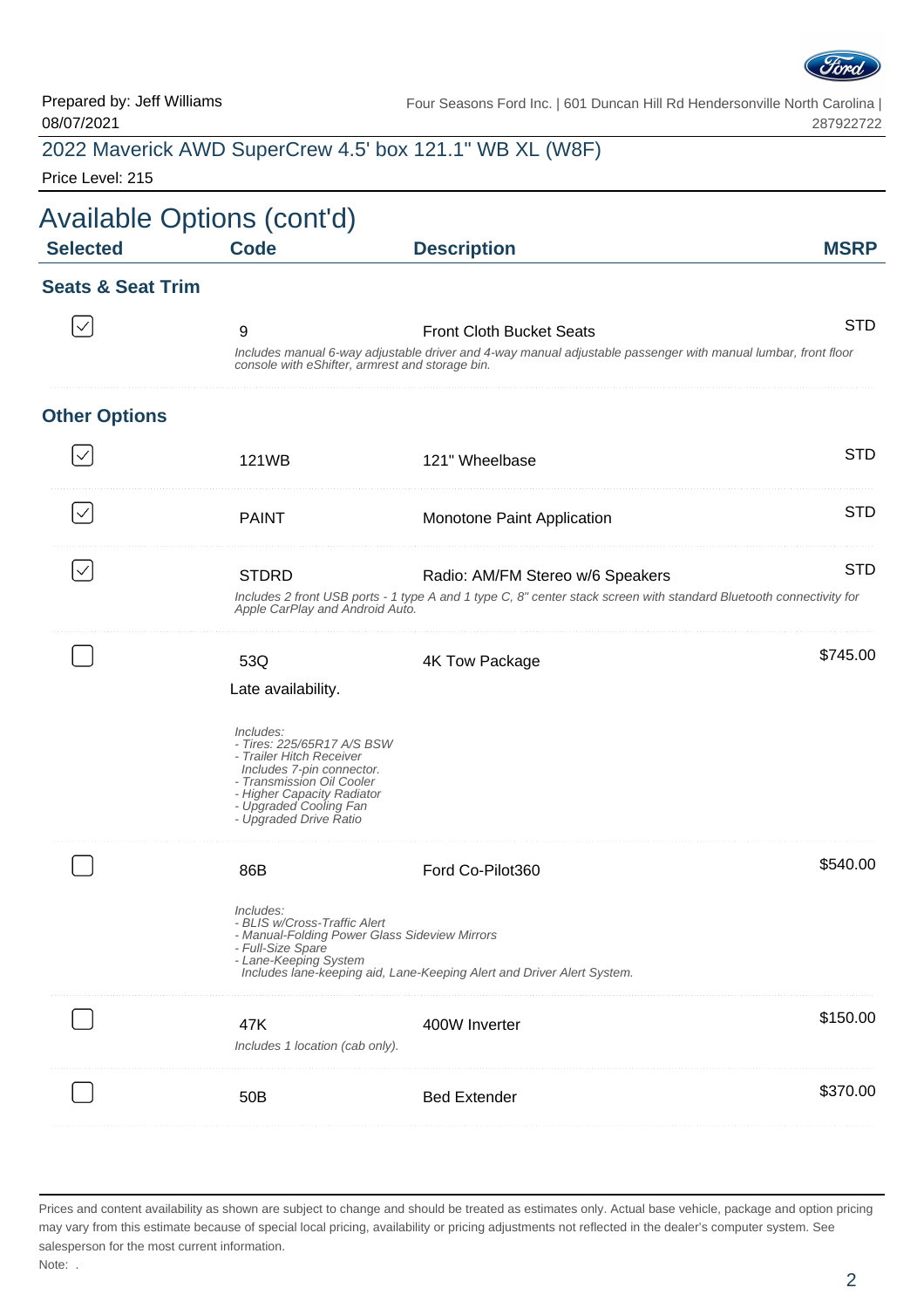

Four Seasons Ford Inc. | 601 Duncan Hill Rd Hendersonville North Carolina | 287922722

### 2022 Maverick AWD SuperCrew 4.5' box 121.1" WB XL (W8F)

Price Level: 215

|                 | <b>Available Options (cont'd)</b>                        |                                                                                                  |                         |
|-----------------|----------------------------------------------------------|--------------------------------------------------------------------------------------------------|-------------------------|
| <b>Selected</b> | <b>Code</b><br>96B<br>Late availability.                 | <b>Description</b><br><b>Bed Tray Liner</b>                                                      | <b>MSRP</b><br>\$180.00 |
|                 | 96J<br>Late availability.<br>Includes 4 cargo tie downs. | Hard Drop-In Bedliner                                                                            | \$375.00                |
|                 | 85B                                                      | Removable Bed Mat                                                                                | \$140.00                |
|                 | 96G                                                      | Spray-In Bedliner                                                                                | \$495.00                |
|                 | 41H                                                      | <b>Engine Block Heater</b>                                                                       | \$90.00                 |
|                 | 16C                                                      | Front & Rear Floor Liners w/o Carpet<br>Mats                                                     | \$135.00                |
|                 | 16B<br>Includes carpeted floor mats.                     | Front & Rear Floor Liners w/Carpet<br>Mats                                                       | \$175.00                |
|                 | 153                                                      | Front License Plate Bracket<br>Standard in states where required by law, optional to all others. | N/C                     |
|                 | 55D                                                      | Manual Rear Sliding Window w/Privacy<br>Glass                                                    | \$155.00                |
|                 | 43L                                                      | Power Tilt/Slide Moon Roof                                                                       | \$795.00                |
|                 | 87B                                                      | Protective Film Hood/Fenders                                                                     | \$360.00                |
|                 | 63B<br>Late availability.                                | Front & Rear Molded Splash Guards<br>(4-Piece)                                                   | \$180.00                |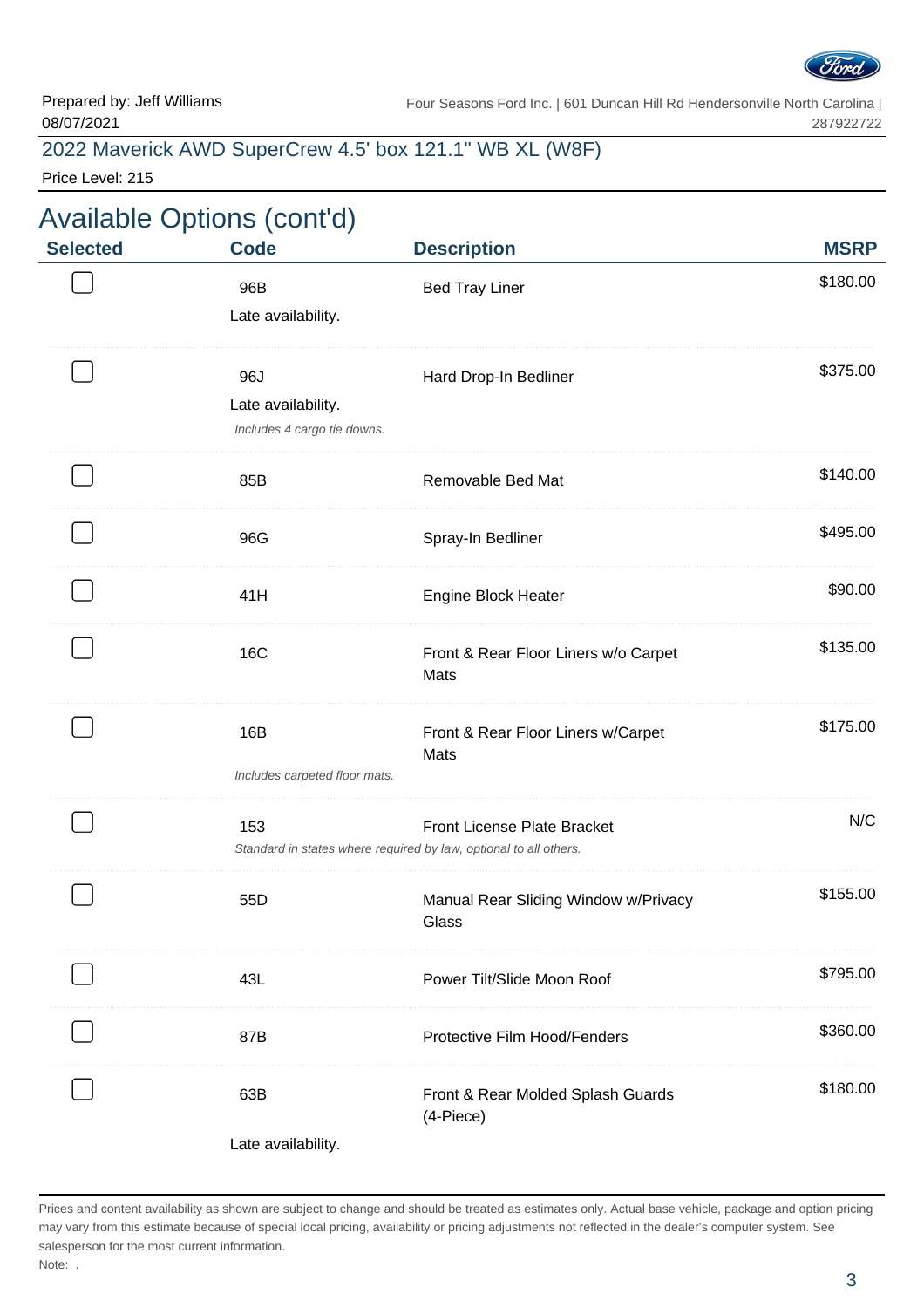

Four Seasons Ford Inc. | 601 Duncan Hill Rd Hendersonville North Carolina | 287922722

#### 2022 Maverick AWD SuperCrew 4.5' box 121.1" WB XL (W8F)

Price Level: 215

# Available Options (cont'd)

| <b>Selected</b>                 | <b>Code</b>                        | <b>Description</b>                                                                                  | <b>MSRP</b> |
|---------------------------------|------------------------------------|-----------------------------------------------------------------------------------------------------|-------------|
|                                 | 21L                                | Tonneau Pickup Box Cover - Hard<br>Rollup                                                           | \$1,160.00  |
|                                 | 21K                                | Tonneau Pickup Box Cover - Hard<br>Trifold                                                          | \$1,160.00  |
|                                 | 21D                                | Tonneau Pickup Box Cover - Soft<br>Folding                                                          | \$560.00    |
|                                 | 60B                                | Trailer Hitch Receiver w/4-Pin<br>Connector                                                         | \$100.00    |
|                                 | 79V                                | <b>COV Required</b>                                                                                 | N/A         |
|                                 | C <sub>09</sub>                    | <b>Priced DORA</b>                                                                                  | N/C         |
| <b>Dealer Installed Options</b> |                                    |                                                                                                     |             |
|                                 | <b>FICAD</b>                       | Aeroskin Hood Deflectors - Smoke<br>Shipped separately from the vehicle for dealer installation.    | \$110.00    |
|                                 | <b>FICAE</b>                       | Aeroskin Hood Deflectors - Textured<br>Shipped separately from the vehicle for dealer installation. | \$120.00    |
|                                 | B5AAC                              | Ash Cup w/Coin Holder<br>Shipped separately from the vehicle for dealer installation.               | \$40.00     |
|                                 | <b>FIGAC</b><br>Late availability. | <b>Bed Cross Bars</b><br>Shipped separately from the vehicle for dealer installation.               | \$800.00    |
|                                 | A5CAB<br>Late availability.        | <b>Bed Divider Kit</b>                                                                              | \$300.00    |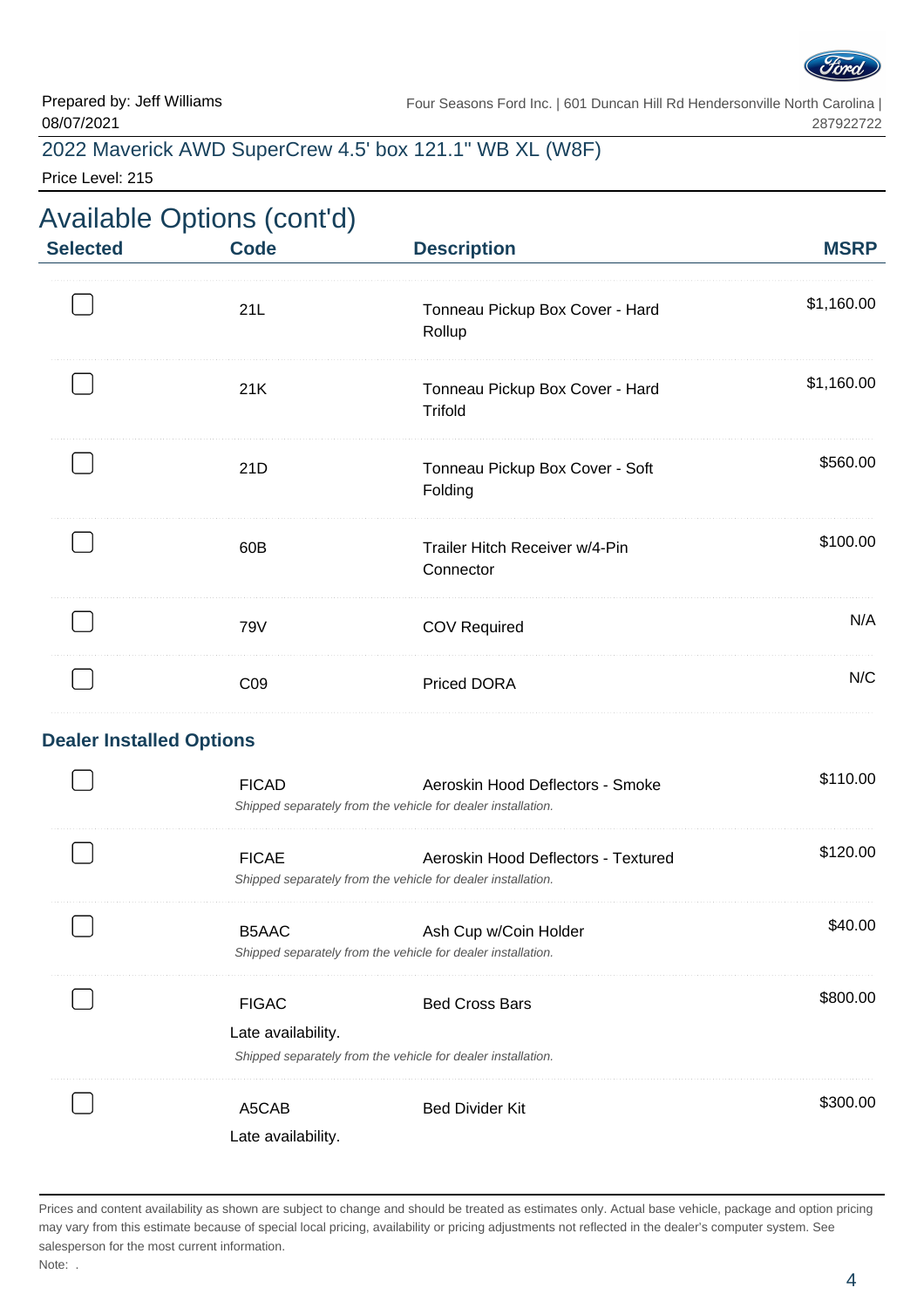

Prepared by: Jeff Williams 08/07/2021

Four Seasons Ford Inc. | 601 Duncan Hill Rd Hendersonville North Carolina | 287922722

### 2022 Maverick AWD SuperCrew 4.5' box 121.1" WB XL (W8F)

Price Level: 215

| <b>Selected</b> | <b>Code</b>  | <b>Description</b>                                                                                                         | <b>MSRP</b> |
|-----------------|--------------|----------------------------------------------------------------------------------------------------------------------------|-------------|
|                 |              | Shipped separately from the vehicle for dealer installation.                                                               |             |
|                 | AHMAB        | <b>Commercial Roadside Assist Kit</b><br>Shipped separately from the vehicle for dealer installation.                      | \$220.00    |
|                 |              |                                                                                                                            |             |
|                 | J4JAD        | Console Vault<br>Shipped separately from the vehicle for dealer installation.                                              | \$390.00    |
|                 | AHQAB        | First Aid Kit                                                                                                              | \$40.00     |
|                 |              | Shipped separately from the vehicle for dealer installation.                                                               |             |
|                 | <b>AHNAB</b> | Roadside Assistance Kit<br>Shipped separately from the vehicle for dealer installation.                                    | \$60.00     |
|                 |              |                                                                                                                            |             |
|                 | <b>FIXAB</b> | Smoker's Package<br>Includes ash cup with element and socket. Shipped separately from the vehicle for dealer installation. | \$70.00     |
|                 | <b>CCBAB</b> | <b>Tailgate Lock</b>                                                                                                       | \$40.00     |
|                 |              | Theft prevention hinge lock. Shipped separately from the vehicle for dealer installation.                                  |             |
|                 | A5DAE        | Tool Box Swing Case - Driver Side<br>Shipped separately from the vehicle for dealer installation.                          | \$280.00    |
|                 | A5DAF        | Tool Box Swing Case - Passenger Side<br>Shipped separately from the vehicle for dealer installation.                       | \$280.00    |
|                 | A9KAC        | <b>TOUCHLINK Truck Bed Lighting by</b><br>Lumens                                                                           | \$200.00    |
|                 |              | Bed light system. Shipped separately from the vehicle for dealer installation.                                             |             |
|                 | D5HAB        | <b>Wheel Lock Kit</b>                                                                                                      | \$65.00     |
|                 |              | Shipped separately from the vehicle for dealer installation.                                                               |             |
|                 | <b>AILDS</b> | Window Air Deflector (4-Piece)                                                                                             | \$120.00    |